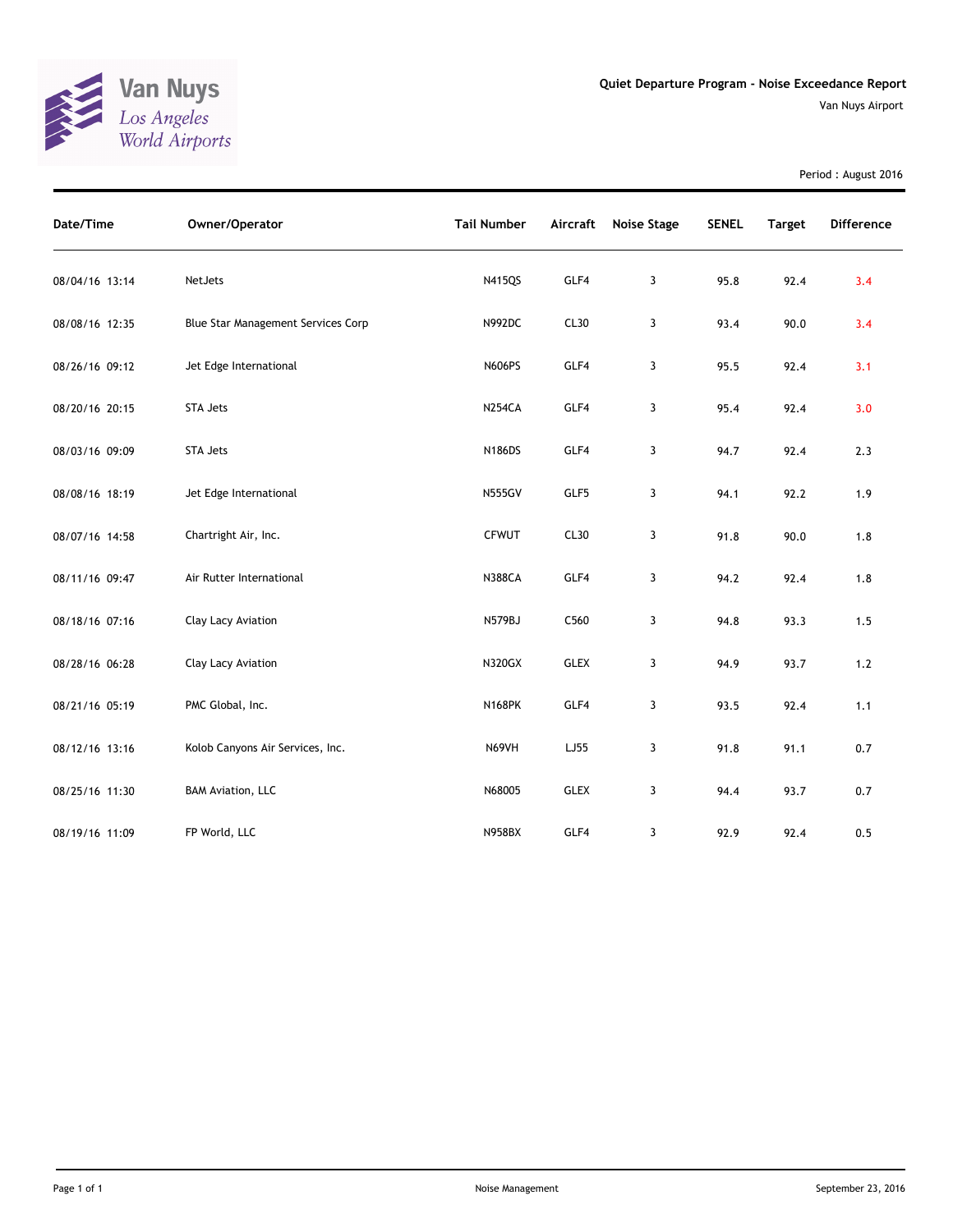

Period : August 2016

| Owner/Operator                     | <b>Departures Exceeding</b><br><b>Target Noise Level</b> | <b>Total Southbound</b><br><b>Jet Departures</b> |
|------------------------------------|----------------------------------------------------------|--------------------------------------------------|
| STA Jets                           | $\overline{2}$                                           | 15                                               |
| Jet Edge International             | $\overline{2}$                                           | 83                                               |
| Clay Lacy Aviation                 | $\mathbf{2}$                                             | 178                                              |
| Chartright Air, Inc.               | $\mathbf{1}$                                             | $\mathbf{1}$                                     |
| Kolob Canyons Air Services, Inc.   | 1                                                        | 1                                                |
| PMC Global, Inc.                   | 1                                                        |                                                  |
| FP World, LLC                      | 1                                                        | 3                                                |
| <b>BAM Aviation, LLC</b>           | 1                                                        | 4                                                |
| Blue Star Management Services Corp | 1                                                        | 5                                                |
| Air Rutter International           | 1                                                        | 8                                                |
| NetJets                            | $\mathbf{1}$                                             | 158                                              |
|                                    |                                                          | .                                                |
| 26 North Aviation, Inc.            | 0                                                        | $\mathbf{1}$                                     |
| 35-55 Partnership                  | 0                                                        |                                                  |
| 5161 Romeo, LLC                    | 0                                                        |                                                  |
| 560XL LLC                          | 0                                                        |                                                  |
| 771 JT, LLC                        | 0                                                        |                                                  |
| Actually 6, LLC                    | 0                                                        |                                                  |
| Adams Office, LLC                  | 0                                                        |                                                  |
| <b>Advantage Aviation Services</b> | 0                                                        |                                                  |
| Aero Air, LLC                      | 0                                                        |                                                  |
| Aero Jet Services, LLC             | 0                                                        |                                                  |
| Aerolineas Ejecutivas, SA de CV    | 0                                                        |                                                  |
| AG Spanos Jet Center, Inc.         | 0                                                        |                                                  |
| Air Futura, LLC                    | O                                                        |                                                  |
| Air Time, LLC                      | 0                                                        |                                                  |
| Air Transport, Inc.                | 0                                                        |                                                  |
| Al Rushaid Aviation, Ltd.          | 0                                                        |                                                  |
| Alaska Flight Services, LLC        | 0                                                        |                                                  |
| Allen Systems Group, Inc.          | 0                                                        |                                                  |
| American Jet Charter               | 0                                                        |                                                  |
| Amgen                              | 0                                                        |                                                  |
| Amigos Ventures, LLC               | o                                                        |                                                  |
| Anderson Air, Ltd.                 | 0                                                        |                                                  |
| Asia Aviation Company Pte. Ltd     | 0                                                        |                                                  |
| ATI Jet, Inc.                      | 0                                                        |                                                  |
| Aviation CMP, Inc.                 | 0                                                        |                                                  |
| <b>Aviation Link Company</b>       | 0                                                        |                                                  |
| AVPRO, Inc.                        | 0                                                        |                                                  |
| B & G Leasing, LLC                 | 0                                                        |                                                  |
| <b>B E Aviation Services, LLC</b>  | 0                                                        | $\mathbf{1}$                                     |

The Van Nuys Airport Fly Friendly - Quiet Departure Program asks that operators of jet aircraft use manufacturer's or NBAA quiet departure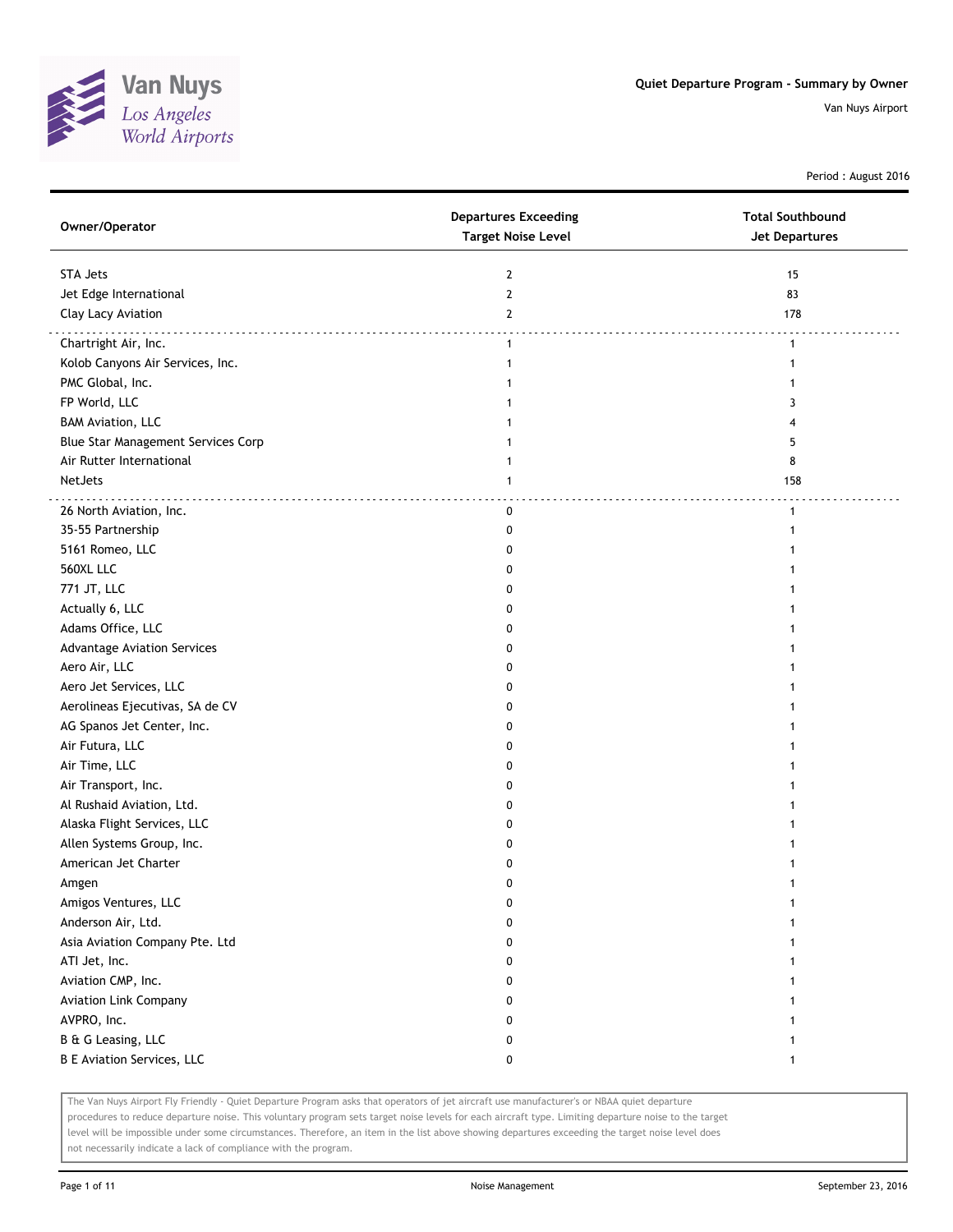

Period : August 2016

| Owner/Operator                     | <b>Departures Exceeding</b><br><b>Target Noise Level</b> | <b>Total Southbound</b><br>Jet Departures |
|------------------------------------|----------------------------------------------------------|-------------------------------------------|
| <b>BALL AVIATION LLC</b>           | 0                                                        |                                           |
| <b>BANK OF UTAH TRUSTEE</b>        | 0                                                        |                                           |
| Basic Capital Management, Inc.     | 0                                                        |                                           |
| Bell Helicopter Textron Inc        | 0                                                        |                                           |
| Berggruen Holdings, Ltd.           | 0                                                        |                                           |
| BioBird, LLC                       | 0                                                        |                                           |
| BLUE HORIZONS HOLDINGS LLC         | 0                                                        |                                           |
| BLUE HORSESHOE ENTERPRISES LLC     | 0                                                        |                                           |
| Boichco, LLC                       | 0                                                        |                                           |
| Bopper Airways, LLC                | 0                                                        |                                           |
| Business Jet Managers, Inc.        | 0                                                        |                                           |
| California Jet Shares              | 0                                                        |                                           |
| Canyon Gate Flight Services        | 0                                                        |                                           |
| Central Management Services II LLC | 0                                                        |                                           |
| Cessna Aircraft Company            | 0                                                        |                                           |
| <b>Cessna Finance Corporation</b>  | 0                                                        |                                           |
| <b>CESSNA FINANCE EXPORT CORP</b>  | 0                                                        |                                           |
| CFS Air, LLC                       | 0                                                        |                                           |
| Challenger One Holdings, LLC       | 0                                                        |                                           |
| Charter Equipment Leasing, LLC     | 0                                                        |                                           |
| Cirrus GAS 4, LLC                  | 0                                                        |                                           |
| <b>Colleen Corporation</b>         | 0                                                        |                                           |
| Consolidated Investment Group, LLC | 0                                                        |                                           |
| Corporacion Prat CA                | 0                                                        |                                           |
| Corporate Air LLC                  | 0                                                        |                                           |
| Corporate Fleet Services, LLC      | 0                                                        |                                           |
| <b>CORSAIR AVIATION</b>            | 0                                                        |                                           |
| <b>CRESTMONT 65 LLC</b>            | 0                                                        |                                           |
| Crow Executive Air, Inc            | 0                                                        |                                           |
| Crozer Family Foundation, Inc.     | 0                                                        |                                           |
| Custom Jet Charters, LLC           | 0                                                        |                                           |
| DD251, LLC                         | 0                                                        |                                           |
| Desert Wings, LLC                  | 0                                                        |                                           |
| DMA Leasing, LLC                   | 0                                                        |                                           |
| Dora13, LLC                        | 0                                                        |                                           |
| DSS214, LLC                        | 0                                                        |                                           |
| <b>Dumont Aviation</b>             | 0                                                        |                                           |
| DYNAMIC AVIATION                   | 0                                                        |                                           |
| Echo Leasing, LLC                  | 0                                                        |                                           |
| EJH FALCON LLC                     | 0                                                        |                                           |
| Electrolux Home Products, Inc.     | 0                                                        | 1                                         |

The Van Nuys Airport Fly Friendly - Quiet Departure Program asks that operators of jet aircraft use manufacturer's or NBAA quiet departure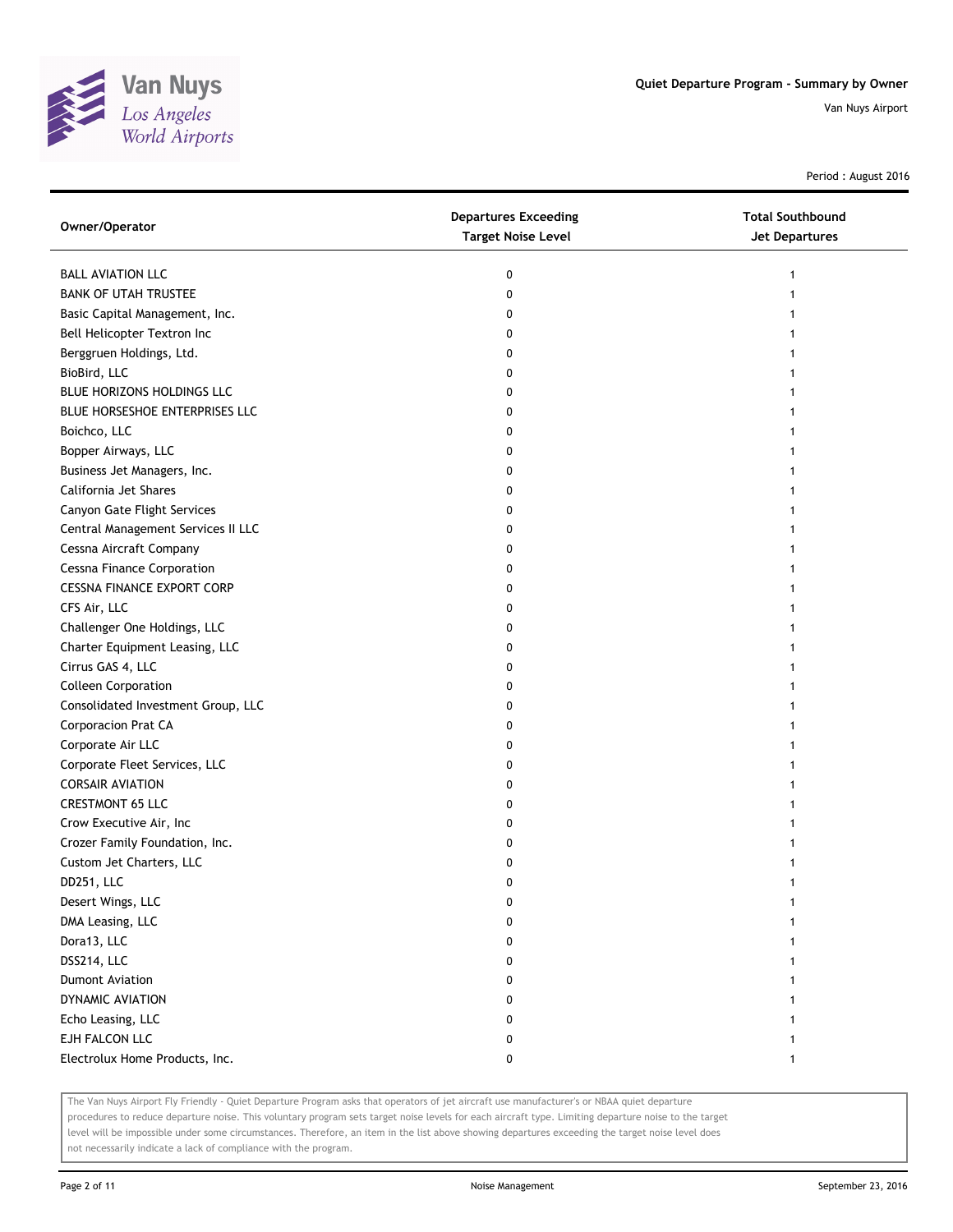

Period : August 2016

| Owner/Operator                            | <b>Departures Exceeding</b><br><b>Target Noise Level</b> | <b>Total Southbound</b><br>Jet Departures |
|-------------------------------------------|----------------------------------------------------------|-------------------------------------------|
| ELOINA AVIATION INC                       | 0                                                        | 1                                         |
| Empire Aviation Group FZCO                | 0                                                        |                                           |
| Enterprise Rent-A-Car, Inc.               | 0                                                        |                                           |
| ExcelAire, LLC                            | 0                                                        |                                           |
| Execujet (UK) Ltd.                        | 0                                                        |                                           |
| Executive Fliteways, Inc.                 | 0                                                        | 1                                         |
| Fair Wind Air Charter                     | 0                                                        |                                           |
| Fairmont Aviation, LLC                    | 0                                                        |                                           |
| Falcon Landing, LLC                       | 0                                                        |                                           |
| Ferrer Air, LLC                           | 0                                                        |                                           |
| First Bombardier Leasing, LLC             | 0                                                        |                                           |
| FJ900, Inc.                               | 0                                                        |                                           |
| Flexjet, LLC                              | 0                                                        |                                           |
| Flight Solutions, Inc.                    | 0                                                        |                                           |
| <b>Flightstar Corporation</b>             | 0                                                        |                                           |
| F-Line Leasing, Inc.                      | 0                                                        |                                           |
| Fly Becky's Air, LLC                      | 0                                                        |                                           |
| <b>FlyMex</b>                             | 0                                                        |                                           |
| Fortress One LLC                          | 0                                                        |                                           |
| Foxy Air, LLC                             | 0                                                        |                                           |
| Franklin-Templeton Travel, Inc.           | 0                                                        |                                           |
| Gable S. Corporation                      | 0                                                        |                                           |
| Gainjet Aviation SA                       | 0                                                        |                                           |
| Gama Aviation                             | 0                                                        |                                           |
| Gama Charters, Inc.                       | 0                                                        |                                           |
| Glass Aviation, Inc.                      | 0                                                        | 1                                         |
| <b>Global Exec Aviation</b>               | 0                                                        |                                           |
| Global Flight, Inc.                       | 0                                                        |                                           |
| <b>Gulfstream Aerospace Corporation</b>   | 0                                                        |                                           |
| Guthy-Renker Aviation, LLC                | 0                                                        |                                           |
| High Altitude Holdings Limited            | 0                                                        |                                           |
| Honaker Aviation, Inc.                    | 0                                                        |                                           |
| Hormel Foods Corporation                  | 0                                                        |                                           |
| Howard & Brett, LLC                       | 0                                                        |                                           |
| Independent Cuss, LLC                     | 0                                                        |                                           |
| Infinity Asset Management, LLC            | 0                                                        |                                           |
| Integrated Flight Resources, Inc.         | 0                                                        |                                           |
| INTEGRITY AIRCRAFT TITLE HOLDINGS LLC     | 0                                                        |                                           |
| International Jet Aviation Services, Inc. | 0                                                        |                                           |
| J.F. Air, LLC                             | 0                                                        |                                           |
| JACAIR, LLC                               | 0                                                        | 1                                         |

The Van Nuys Airport Fly Friendly - Quiet Departure Program asks that operators of jet aircraft use manufacturer's or NBAA quiet departure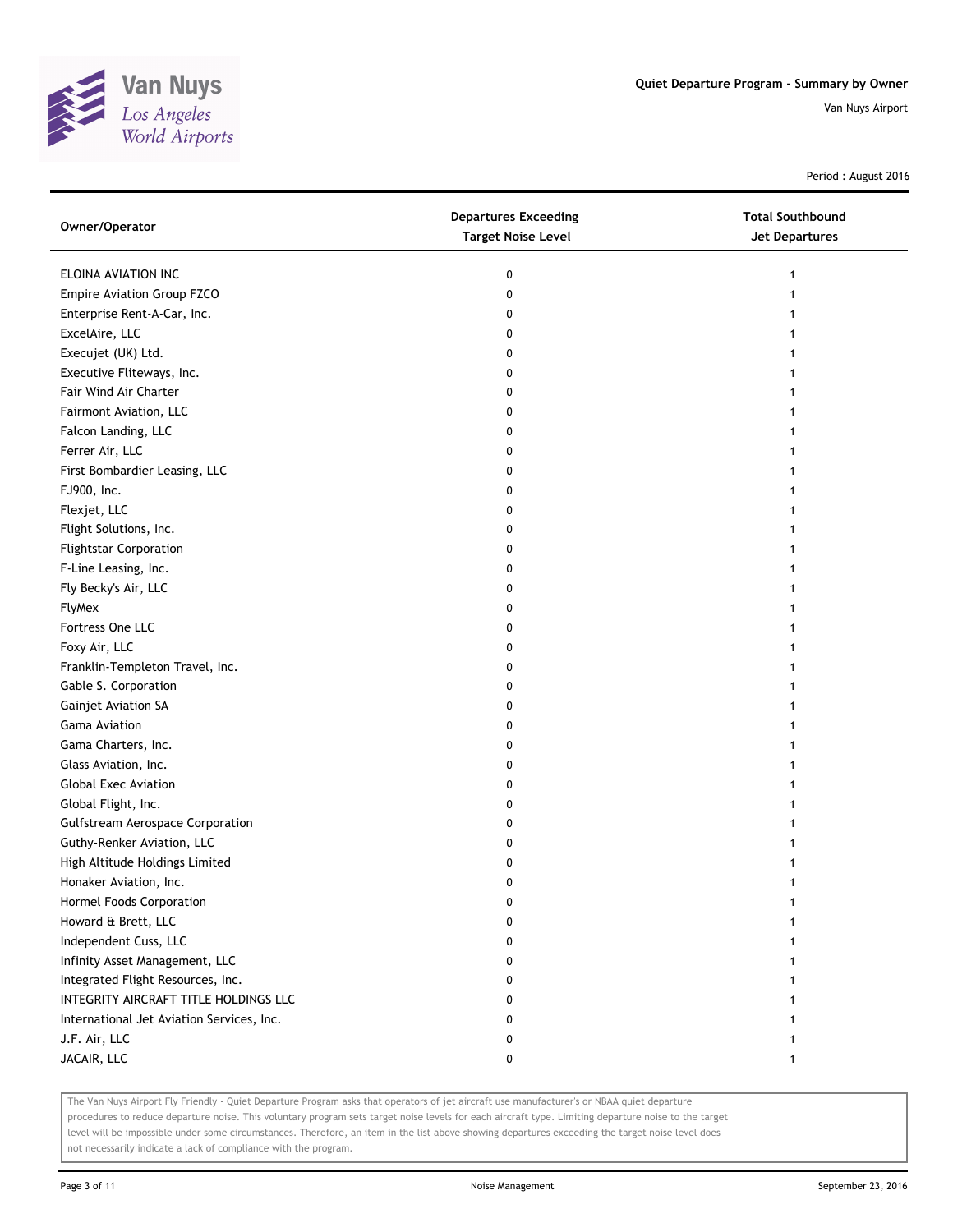

Period : August 2016

| Owner/Operator                                  | <b>Departures Exceeding</b><br><b>Target Noise Level</b> | <b>Total Southbound</b><br><b>Jet Departures</b> |
|-------------------------------------------------|----------------------------------------------------------|--------------------------------------------------|
| JDI HOLDINGS LLC                                | 0                                                        |                                                  |
| Jet Aviation Business Jets, Inc.                | 0                                                        |                                                  |
| Jet Logistics Inc                               | 0                                                        |                                                  |
| Jet Sales International                         | 0                                                        |                                                  |
| Jet-Alliance, Inc.                              | 0                                                        |                                                  |
| JetSelect Aviation, LLC                         | 0                                                        |                                                  |
| Jhonlin Air Transport PT                        | 0                                                        |                                                  |
| <b>JLBML LLC</b>                                | 0                                                        |                                                  |
| Jordan Consulting, Inc.                         | 0                                                        |                                                  |
| JS CJ3 LLC                                      | 0                                                        |                                                  |
| JS Jet IV, LLC                                  | 0                                                        |                                                  |
| JST, LLC                                        | 0                                                        |                                                  |
| JULIET FOXTROT LLC                              | 0                                                        |                                                  |
| K/S Aviation, LLC                               | 0                                                        |                                                  |
| Kashtan, David                                  | 0                                                        |                                                  |
| Kattl, LLC                                      | 0                                                        |                                                  |
| Kendall Aviation, LLC                           | 0                                                        |                                                  |
| Key Air, LLC                                    | 0                                                        |                                                  |
| Kingston Aviation, LLC                          | 0                                                        |                                                  |
| Lagniappe Aviation, LLC                         | 0                                                        |                                                  |
| Landmark Aviation Aircraft Management & Charter | 0                                                        |                                                  |
| Latitude 33 Consulting LLC                      | 0                                                        |                                                  |
| Leading Edge, LLC                               | 0                                                        |                                                  |
| Learjet Inc.                                    | 0                                                        |                                                  |
| LJ60-266, LLC                                   | 0                                                        |                                                  |
| Lyon Aviation                                   | 0                                                        |                                                  |
| M & I Equipment Finance Company                 | 0                                                        |                                                  |
| M.M. Coal Company, Inc.                         | 0                                                        |                                                  |
| MADRONE ADVISORS LLC                            | 0                                                        |                                                  |
| Malibu Consulting, Ltd.                         | 0                                                        |                                                  |
| Memley Aviation                                 | 0                                                        |                                                  |
| Metropolitan Aviation, LLC                      | 0                                                        |                                                  |
| Midland Financial Company                       | 0                                                        |                                                  |
| Mike Post Productions, Inc.                     | o                                                        |                                                  |
| Million Air - Dallas                            |                                                          |                                                  |
| Million Air - Richmond                          | 0                                                        |                                                  |
| Montana Aerospace, Inc.                         | 0                                                        |                                                  |
| Mozart Investments, Inc.                        | 0                                                        |                                                  |
| MSG Aircraft Leasing, LLC                       | 0                                                        |                                                  |
| MUSTANG 426NS LLC                               | 0                                                        |                                                  |
| N180NL HOLDINGS LLC                             | 0                                                        |                                                  |

The Van Nuys Airport Fly Friendly - Quiet Departure Program asks that operators of jet aircraft use manufacturer's or NBAA quiet departure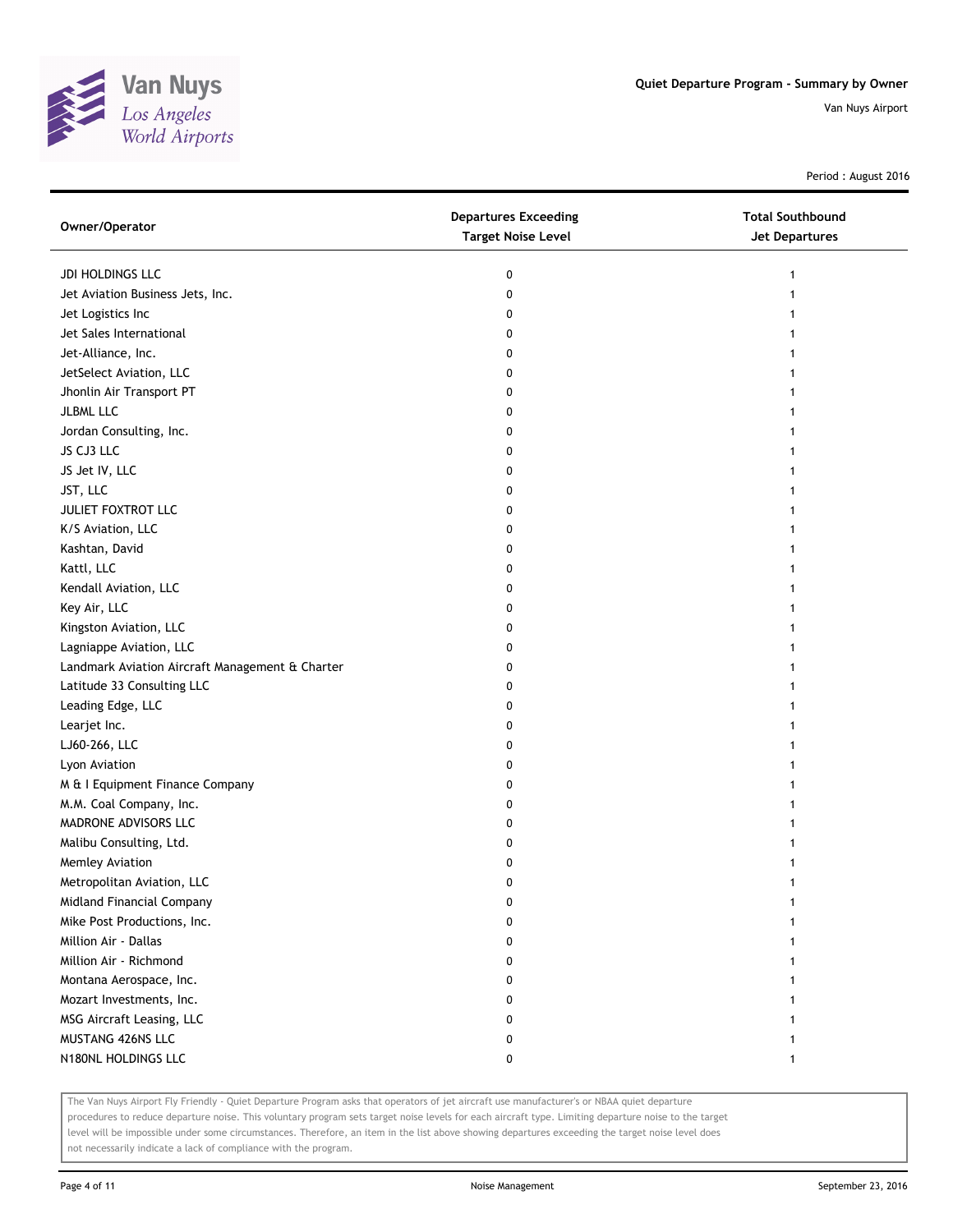

Period : August 2016

| Owner/Operator                           | <b>Departures Exceeding</b><br><b>Target Noise Level</b> | <b>Total Southbound</b><br>Jet Departures |
|------------------------------------------|----------------------------------------------------------|-------------------------------------------|
| N950BD, LLC                              | 0                                                        | 1                                         |
| Napa Jet Center                          | 0                                                        |                                           |
| NJ Leasing, LLC                          | 0                                                        |                                           |
| NLN Hawker Holdings, LLC                 | 0                                                        |                                           |
| North American Jet Charter Group, LLC    | 0                                                        | 1                                         |
| <b>NV510 LLC</b>                         | 0                                                        | 1                                         |
| NWA Partners, LLC                        | 0                                                        |                                           |
| Occidental Petroleum Corporation         | 0                                                        |                                           |
| Outfitter Aviation, LLC                  | 0                                                        |                                           |
| Pacific Coast Jet Charter, Inc.          | 0                                                        |                                           |
| PARAGON 441 LLC.                         | 0                                                        |                                           |
| PARAGON TRANSPORT MANAGEMENT LLC         | 0                                                        |                                           |
| Park Air, LLC                            | 0                                                        |                                           |
| Penske Jet Inc                           | 0                                                        |                                           |
| PHILLIPS AIR LLC                         | 0                                                        | 1                                         |
| Pilatus Montana, LLC                     | 0                                                        |                                           |
| Plane Folk Too, LLC                      | 0                                                        |                                           |
| <b>PlaneWorks</b>                        | 0                                                        |                                           |
| Pratt Aviation Pty. Ltd.                 | 0                                                        |                                           |
| Presidential Aviation, Inc.              | 0                                                        |                                           |
| Rail Management & Consulting Corporation | 0                                                        |                                           |
| RB Aircraft Leasing, LLC                 | 0                                                        |                                           |
| RB Aviation, LLC                         | 0                                                        |                                           |
| Rectrix Aviation, Inc.                   | 0                                                        |                                           |
| RenaissanceRe Holdings, Ltd.             | 0                                                        |                                           |
| Roma 550, LLC                            | 0                                                        |                                           |
| Romero Leasing, Inc.                     | 0                                                        |                                           |
| Roux Investment Management Co., LLC      | 0                                                        |                                           |
| RSF Management Services, Inc.            | 0                                                        |                                           |
| RWP Associates, Inc.                     | 0                                                        |                                           |
| Seagull Aircraft Corporation             | 0                                                        |                                           |
| ServiceMaster Acceptance Corporation     | 0                                                        |                                           |
| Servicios Integrales de Aviacion, SA     | 0                                                        |                                           |
| SEXYJET LLC                              | 0                                                        |                                           |
| <b>Short Hills Aviation</b>              | 0                                                        |                                           |
| Sierra West Airlines, Inc.               | 0                                                        |                                           |
| Sky River Consulting, LLC                | 0                                                        |                                           |
| SKYWEST AIRLINES INC                     | 0                                                        |                                           |
| <b>Smart Aviation Company</b>            | 0                                                        |                                           |
| <b>SN5028 LLC</b>                        | 0                                                        |                                           |
| SRPB, LLC                                | 0                                                        |                                           |

The Van Nuys Airport Fly Friendly - Quiet Departure Program asks that operators of jet aircraft use manufacturer's or NBAA quiet departure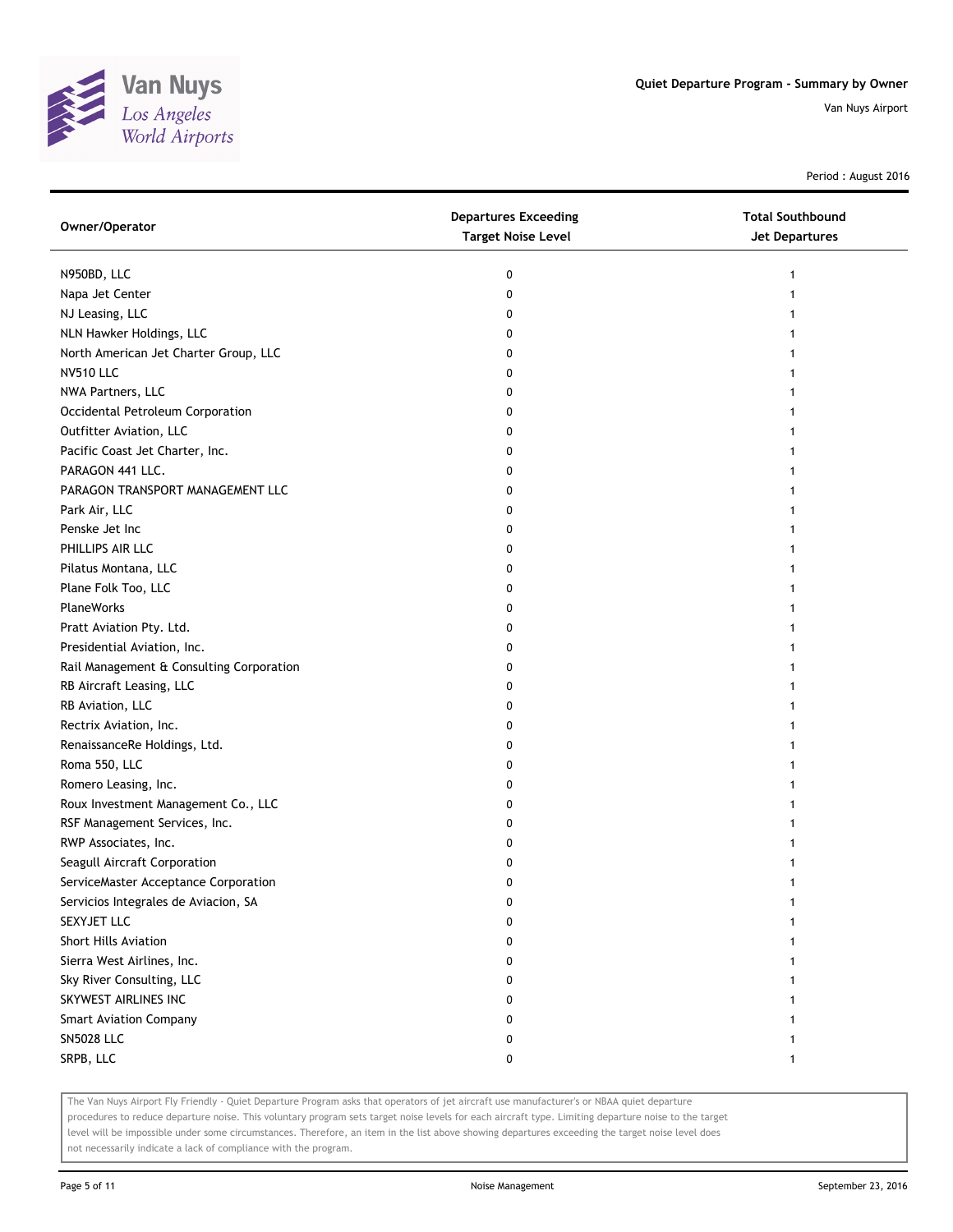

Period : August 2016

| Owner/Operator                                | <b>Departures Exceeding</b><br><b>Target Noise Level</b> | <b>Total Southbound</b><br>Jet Departures |
|-----------------------------------------------|----------------------------------------------------------|-------------------------------------------|
| <b>Starbucks Corporation</b>                  | 0                                                        | 1                                         |
| Swiflite Aircraft Corporation                 | 0                                                        |                                           |
| TAG Aviation S.A.                             | 0                                                        |                                           |
| Takle Management, LLC                         | 0                                                        |                                           |
| <b>Textron Aircraft Company</b>               | 0                                                        |                                           |
| <b>TFT Aviation</b>                           | 0                                                        |                                           |
| The Brickman Group Ltd                        | 0                                                        |                                           |
| The Dow Chemical Company                      | 0                                                        |                                           |
| The Kiernan Companies, LLC                    | 0                                                        |                                           |
| The Whitewind Company                         | 0                                                        |                                           |
| <b>Thornton Corporation</b>                   | 0                                                        |                                           |
| Tony Robbins Productions, Inc.                | 0                                                        |                                           |
| TP Aviation, LLC                              | 0                                                        |                                           |
| Triangle Aircraft Services                    | 0                                                        |                                           |
| Trident Aviation Services, LLC                | 0                                                        |                                           |
| TVPX ARS, Inc.                                | 0                                                        |                                           |
| United States Steel Corporation               | 0                                                        |                                           |
| <b>UTFlight</b>                               | 0                                                        | 1                                         |
| Valley Horizons, LLC                          | 0                                                        |                                           |
| Viking Travel Services Limited                | 0                                                        |                                           |
| <b>VINNAIR LLC</b>                            | 0                                                        |                                           |
| VISTAJET Luftfahrtunternehmen GmbH            | 0                                                        |                                           |
| Vitesse III, LLC                              | 0                                                        |                                           |
| <b>Washington Corporation</b>                 | 0                                                        |                                           |
| <b>Westair Corporation</b>                    | 0                                                        |                                           |
| WESTERN ANTIQUE AEROPLANE & AUTOMOBILE MUSEUM | 0                                                        |                                           |
| WESTGATE AVIATION GIV LLC                     | 0                                                        |                                           |
| <b>Wilson Construction Company</b>            | 0                                                        |                                           |
| WIV Air, LLC                                  | 0                                                        |                                           |
| Worldwide Jet Charter, Inc.                   | 0                                                        |                                           |
| WRIGHT JEFFRY WILLIAM TRUSTEE                 | 0                                                        |                                           |
| ZMG Aviation, LLC                             | 0                                                        |                                           |
| AC Aviation Services, LLC                     | U                                                        | 2                                         |
| Air 7 LLC                                     | 0                                                        | 2                                         |
| Air Kaitar, LLC                               | 0                                                        | 2                                         |
| Allen Lund Company, Inc.                      | 0                                                        | 2                                         |
| Andrew Bettis Aviation                        | 0                                                        | 2                                         |
| A-OK Jets, Inc.                               | 0                                                        | 2                                         |
| Avalon Capital Group, LLC                     | 0                                                        | 2                                         |
| Aviation Leasing Group, Inc.                  | 0                                                        | $\mathbf{2}$                              |
| Banc of America Leasing & Capital, LLC        | 0                                                        | $\mathbf{2}$                              |

The Van Nuys Airport Fly Friendly - Quiet Departure Program asks that operators of jet aircraft use manufacturer's or NBAA quiet departure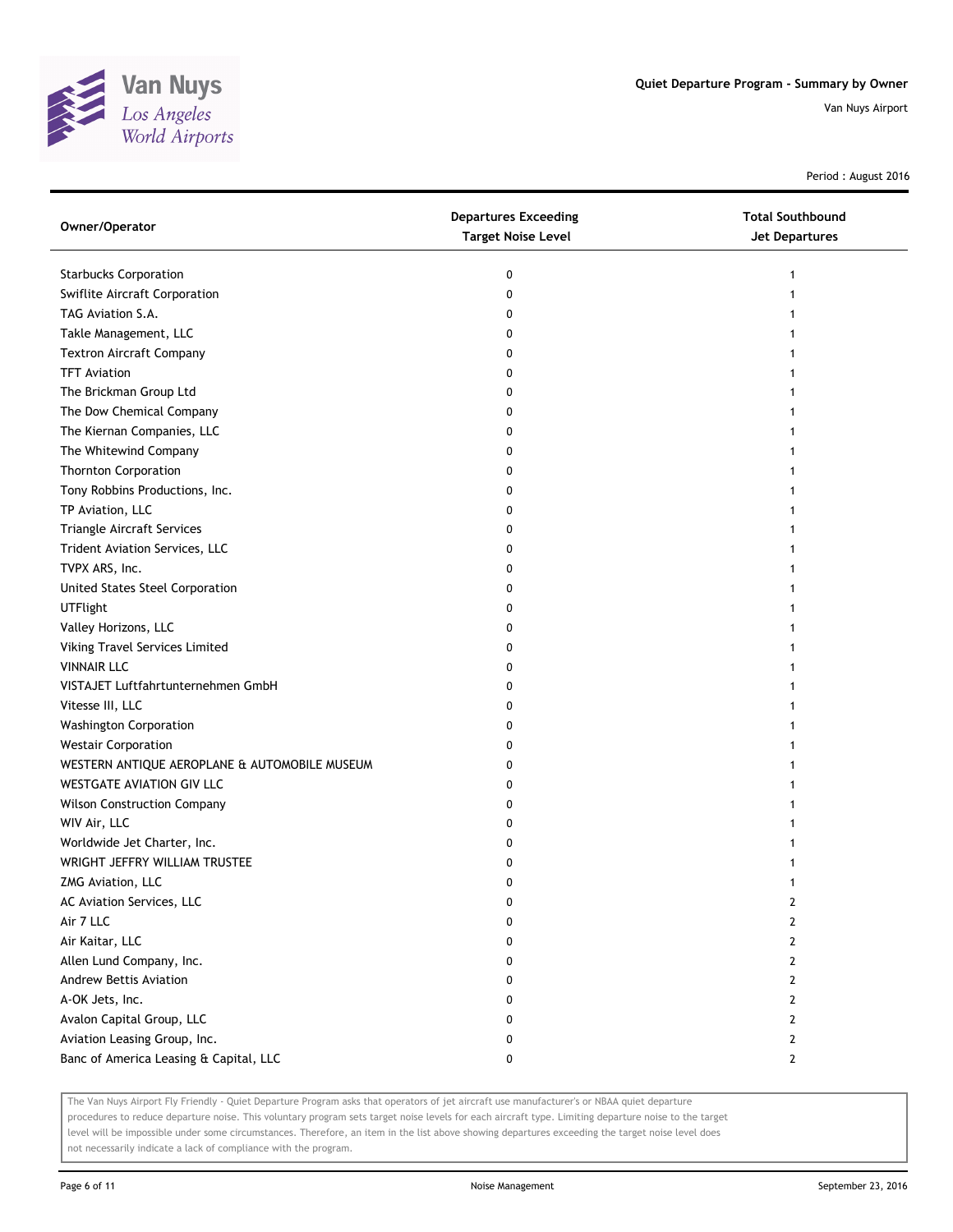

Period : August 2016

| Owner/Operator                         | <b>Departures Exceeding</b><br><b>Target Noise Level</b> | <b>Total Southbound</b><br>Jet Departures |
|----------------------------------------|----------------------------------------------------------|-------------------------------------------|
| Banu, LLC                              | 0                                                        | 2                                         |
| Basic Capital Management Inc           | 0                                                        | 2                                         |
| Bayside Yacht Sales                    | 0                                                        | 2                                         |
| <b>Blossom Valley Aviation</b>         | 0                                                        | $\overline{2}$                            |
| Bombardier Aerospace Corp              | 0                                                        | 2                                         |
| <b>BOPPER AIRWAYS LLC</b>              | 0                                                        | 2                                         |
| California Pizza Kitchen, Inc.         | 0                                                        | 2                                         |
| CC Services, Inc.                      | 0                                                        | 2                                         |
| Chase Equipment Leasing, Inc.          | 0                                                        | $\mathbf{2}$                              |
| Chrysler Aviation Inc                  | 0                                                        | $\mathbf{2}$                              |
| CMC Aviaiton Holdings, LLC             | 0                                                        | $\overline{2}$                            |
| COMAIR Inc.                            | 0                                                        | 2                                         |
| Critical Air Response Enterprises, LLC | 0                                                        | 2                                         |
| DeBritton Aviation, Ltd.               | 0                                                        | $\mathbf{2}$                              |
| Duncan Aviation, Inc.                  | 0                                                        | 2                                         |
| Ernie Ball, Inc.                       | 0                                                        | 2                                         |
| Executive Jet Management               | 0                                                        | 2                                         |
| FALCON 50-054 LLC                      | 0                                                        | 2                                         |
| FL Aviation Corp.                      | 0                                                        | $\mathbf{2}$                              |
| Flightworks                            | 0                                                        | $\mathbf{2}$                              |
| FT Enterprise Transport Systems, LLC   | 0                                                        | $\overline{2}$                            |
| Gateway Aviation, Inc.                 | 0                                                        | 2                                         |
| General Electric Capital Corporation   | 0                                                        | 2                                         |
| Grancor Aviation Inc.                  | 0                                                        | $\mathbf{2}$                              |
| <b>HDB AVIATION LLC</b>                | 0                                                        | 2                                         |
| Heights Aviation, LLC                  | 0                                                        | 2                                         |
| Hollister Aviation, LLC                | 0                                                        | 2                                         |
| Horizon Aviation, Ltd.                 | 0                                                        | 2                                         |
| IHeartmedia Management Services, INC   | 0                                                        | $\mathbf{2}$                              |
| Irongate Air, LLC                      | 0                                                        | 2                                         |
| Jet Aviation Flight Services           | 0                                                        | 2                                         |
| JET SET AIRCRAFT INC                   | 0                                                        | 2                                         |
| Jet Set Aircraft, Inc.                 | 0                                                        | 2                                         |
| Jet Tech Ltd.                          | 0                                                        | $\mathbf{2}$                              |
| JetSet Airlines, LLC                   | 0                                                        | $\mathbf{2}$                              |
| Jimmy Jets, Inc.                       | 0                                                        | 2                                         |
| Komar Aviation Group                   | 0                                                        | 2                                         |
| KW Flight, LLC                         | 0                                                        | 2                                         |
| La Muse Partners, LLC                  | 0                                                        | $\mathbf{2}$                              |
| Latitude 33 Aviation, LLC              | 0                                                        | $\mathbf{2}$                              |
| Leonard Green & Partners, LLC          | 0                                                        | $\mathbf{2}$                              |

The Van Nuys Airport Fly Friendly - Quiet Departure Program asks that operators of jet aircraft use manufacturer's or NBAA quiet departure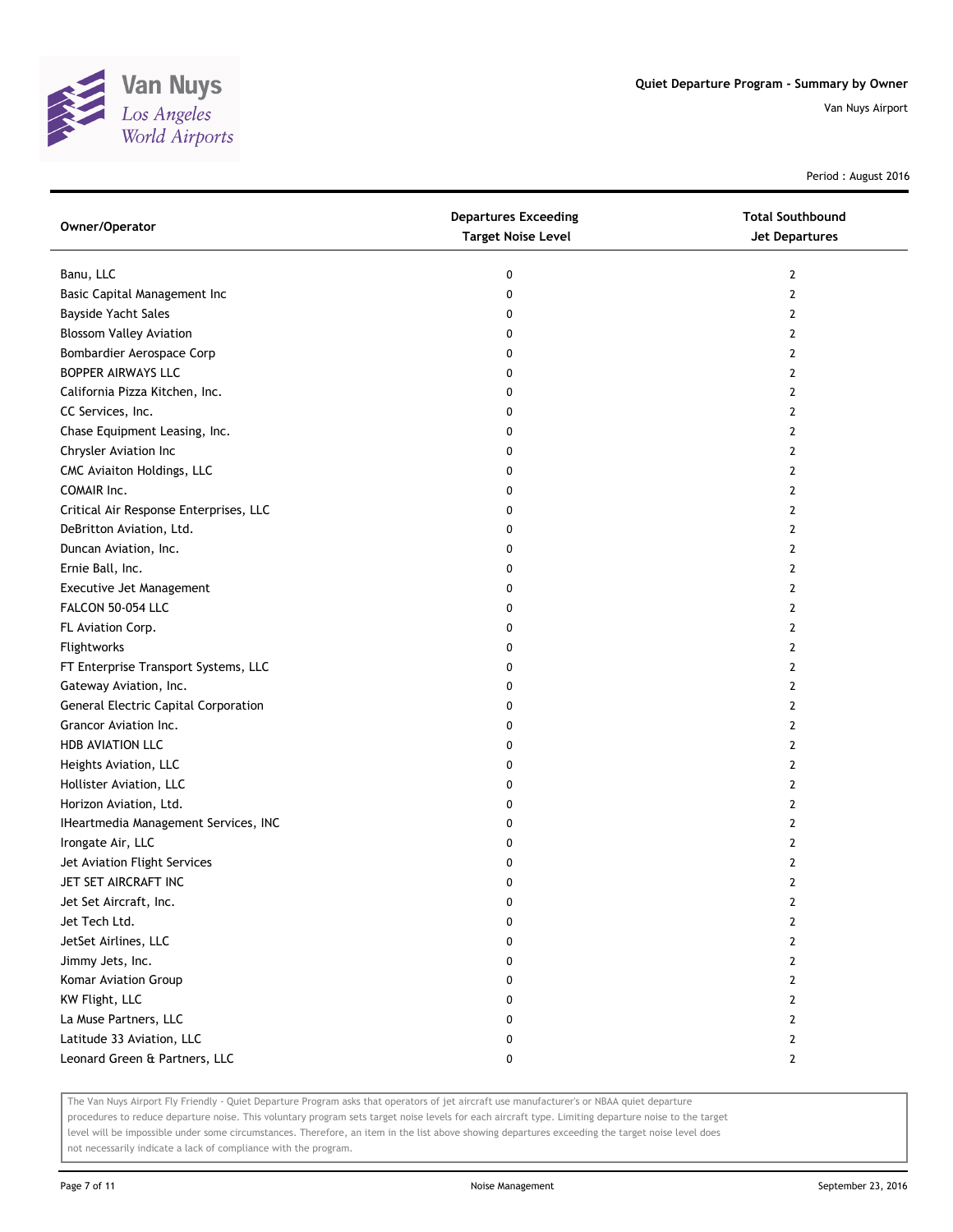

Period : August 2016

| Owner/Operator                             | <b>Departures Exceeding</b><br><b>Target Noise Level</b> | <b>Total Southbound</b><br>Jet Departures |
|--------------------------------------------|----------------------------------------------------------|-------------------------------------------|
| Mannco, LLC                                | 0                                                        | $\mathbf{2}$                              |
| Mendota Aircraft Management, LLC           | 0                                                        | $\overline{2}$                            |
| Meregrass, Inc                             | 0                                                        | 2                                         |
| Mirage Resorts Inc.                        | 0                                                        | $\mathbf{2}$                              |
| MT Holding Corp.                           | 0                                                        | 2                                         |
| New Process Steel, LP                      | 0                                                        | 2                                         |
| Noble Wings USA, LLC                       | 0                                                        | $\overline{2}$                            |
| Northwest Stamping, Inc.                   | 0                                                        | $\overline{2}$                            |
| NWW Excel, Inc.                            | 0                                                        | $\overline{2}$                            |
| Oakmont Corporation                        | 0                                                        | $\overline{2}$                            |
| Red Air, LLC.                              | 0                                                        | $\overline{2}$                            |
| Red.com                                    | 0                                                        | $\overline{2}$                            |
| Robert & Karen Broderson Trust             | 0                                                        | $\overline{2}$                            |
| <b>SCOTT D GREGORY</b>                     | 0                                                        | $\overline{2}$                            |
| Scottsdale Hangar One, LLC                 | 0                                                        | 2                                         |
| Sierra Stellar, Inc.                       | 0                                                        | 2                                         |
| SKA Consulting, LLC                        | 0                                                        | 2                                         |
| SP Aviation, Inc.                          | 0                                                        | 2                                         |
| Starlight Aviation, Inc.                   | 0                                                        | $\mathbf{2}$                              |
| SunQuest Executive Air Charter, Inc.       | 0                                                        | $\overline{2}$                            |
| Tango Air, Inc., DBA Schubach Aviation     | 0                                                        | $\mathbf{2}$                              |
| Threshold Technologies, Inc.               | 0                                                        | $\mathbf{2}$                              |
| Tracinda Corporation Flight Department     | 0                                                        | $\overline{2}$                            |
| Universal Jet Aviation, Inc.               | 0                                                        | $\mathbf{2}$                              |
| Unknown                                    | 0                                                        | 2                                         |
| VGH Aviation, LLC                          | 0                                                        | 2                                         |
| VIRGIN BLUE AIRLINES Pty Ltd               | 0                                                        | 2                                         |
| VistaJet Limited                           | 0                                                        | $\overline{2}$                            |
| West Coast Charters, LLC                   | 0                                                        | $\mathbf{2}$                              |
| 8minuteenergy Renewables, LLC              | 0                                                        | 3                                         |
| Aeropremiere, LLC                          | 0                                                        | 3                                         |
| A-Ron Resources, LLC                       | 0                                                        | 3                                         |
| Colony Capital, LLC                        | 0                                                        | 3                                         |
| CTP Aviation, LLC                          | 0                                                        | 3                                         |
| CTP Holdings, Inc.                         | 0                                                        | 3                                         |
| DeBartolo Property Group Flight Department | 0                                                        | 3                                         |
| Delta Private Jets                         | 0                                                        | 3                                         |
| Dole Foods Flight Operations, Inc.         | 0                                                        | 3                                         |
| Dumont Aircraft Sales, LLC                 | 0                                                        | 3                                         |
| ExcelAire Service, Inc.                    | 0                                                        | 3                                         |
| GunVault, Inc.                             | 0                                                        | 3                                         |

The Van Nuys Airport Fly Friendly - Quiet Departure Program asks that operators of jet aircraft use manufacturer's or NBAA quiet departure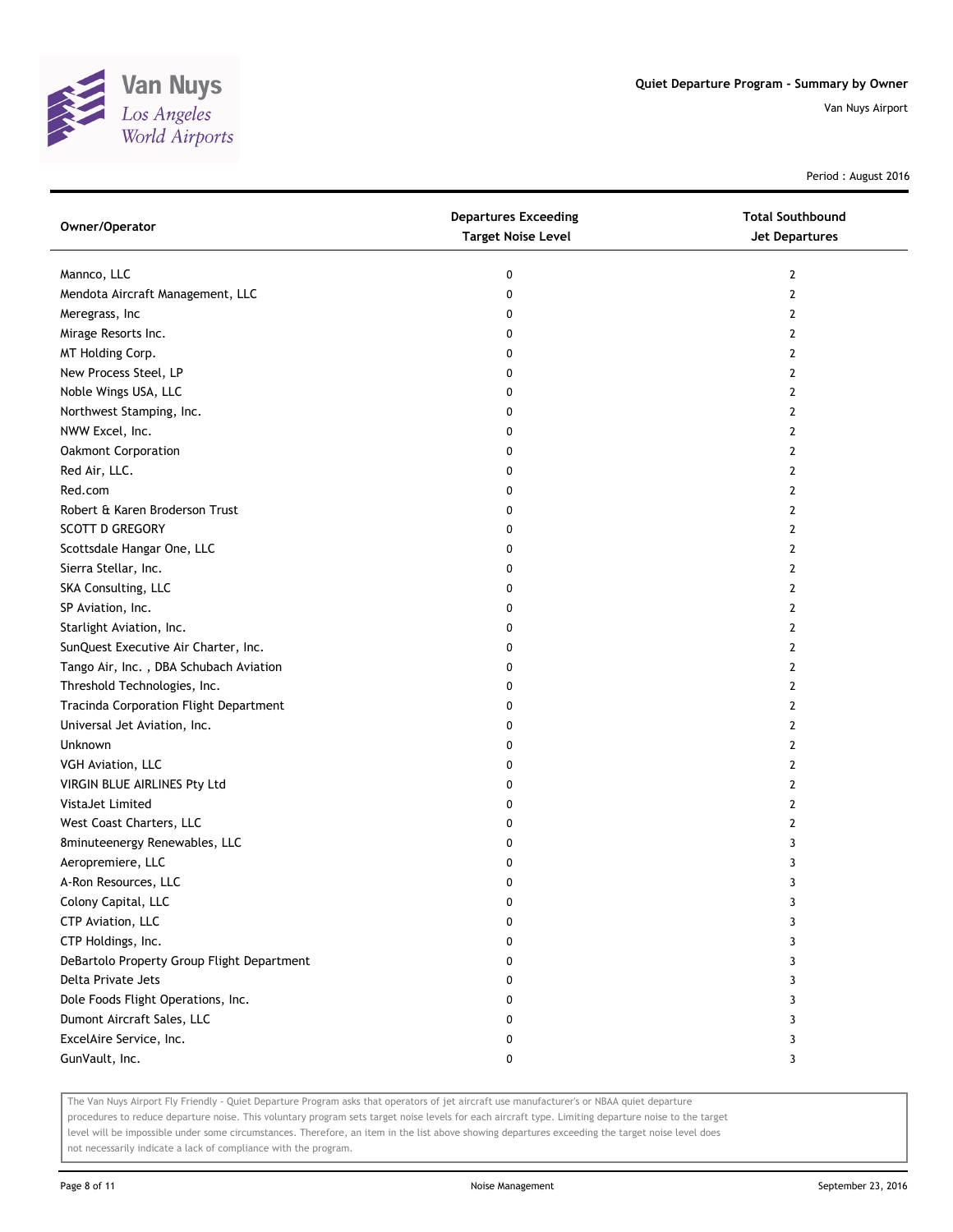

Period : August 2016

| Owner/Operator                                     | <b>Departures Exceeding</b><br><b>Target Noise Level</b> | <b>Total Southbound</b><br><b>Jet Departures</b> |
|----------------------------------------------------|----------------------------------------------------------|--------------------------------------------------|
| Hill Air Company, Ltd                              | 0                                                        | 3                                                |
| Luft Aviation Charter, Pty. Ltd.                   | 0                                                        | 3                                                |
| Merle Norman Cosmetics, Inc.                       | 0                                                        | 3                                                |
| Moelis & Company Manager, LLC                      | 0                                                        | 3                                                |
| N36MU, LLC                                         | 0                                                        | 3                                                |
| <b>NLT LLC</b>                                     | 0                                                        | 3                                                |
| Paragon Transport Management, LLC                  | 0                                                        | 3                                                |
| Peco Air, LLC                                      | 0                                                        | 3                                                |
| Priester Aviation                                  | 0                                                        | 3                                                |
| Prime Jet, LLC                                     | 0                                                        | 3                                                |
| Red, White, & Blue Pictures, Inc.                  | 0                                                        | 3                                                |
| Skybird Aviation                                   | 0                                                        | 3                                                |
| Sterling Aviation, Inc.                            | 0                                                        | 3                                                |
| Tull Family Trust C/O Mickey Segal                 | 0                                                        | 3                                                |
| Wells Fargo Equipment Finance, Inc.                | 0                                                        | 3                                                |
| Westfield Aviation, Inc. Pty. Ltd.                 | 0                                                        | 3                                                |
| White Pint Two, LLC                                | 0                                                        | 3                                                |
| ABBVIE US, LLC                                     | 0                                                        | 4                                                |
| Acabel, LLC                                        | 0                                                        | 4                                                |
| Air Finance Corporation                            | 0                                                        | 4                                                |
| Alexander Aviation, LLC                            | 0                                                        | 4                                                |
| Canyon Partners, LLC                               | 0                                                        | 4                                                |
| Casey Company                                      | 0                                                        | 4                                                |
| KJC ASSET MANAGEMENT LLC                           | 0                                                        | 4                                                |
| Las Vegas Jet, LLC                                 | 0                                                        | 4                                                |
| Morningstar Partners, Ltd., DBA Auroa Jet Partners | 0                                                        | 4                                                |
| N702SS LLC                                         | 0                                                        | 4                                                |
| NMH Aviation, Inc.                                 | 0                                                        | 4                                                |
| Platinum Equity, LLC                               | 0                                                        | 4                                                |
| Prime Jet US, LLC                                  | 0                                                        | 4                                                |
| R.O.P. Aviation, Inc.                              | 0                                                        | 4                                                |
| Radial Services, LLC                               | 0                                                        | 4                                                |
| Swift Aircraft Management, LLC                     | 0                                                        | 4                                                |
| The Heavener Company Leasing, LLC                  | 0                                                        | 4                                                |
| Travel Management Company, Ltd                     | 0                                                        | 4                                                |
| Trijet Aviation Management, LLC                    | 0                                                        | 4                                                |
| Ultra-Lux Jets, Inc.                               | 0                                                        | 4                                                |
| Velox Aircraft, LLC                                | 0                                                        | 4                                                |
| 5664, LLC                                          | 0                                                        | 5                                                |
| FUGA, Inc.                                         | 0                                                        | 5                                                |
| Journey Aviation, LLC                              | 0                                                        | 5                                                |

The Van Nuys Airport Fly Friendly - Quiet Departure Program asks that operators of jet aircraft use manufacturer's or NBAA quiet departure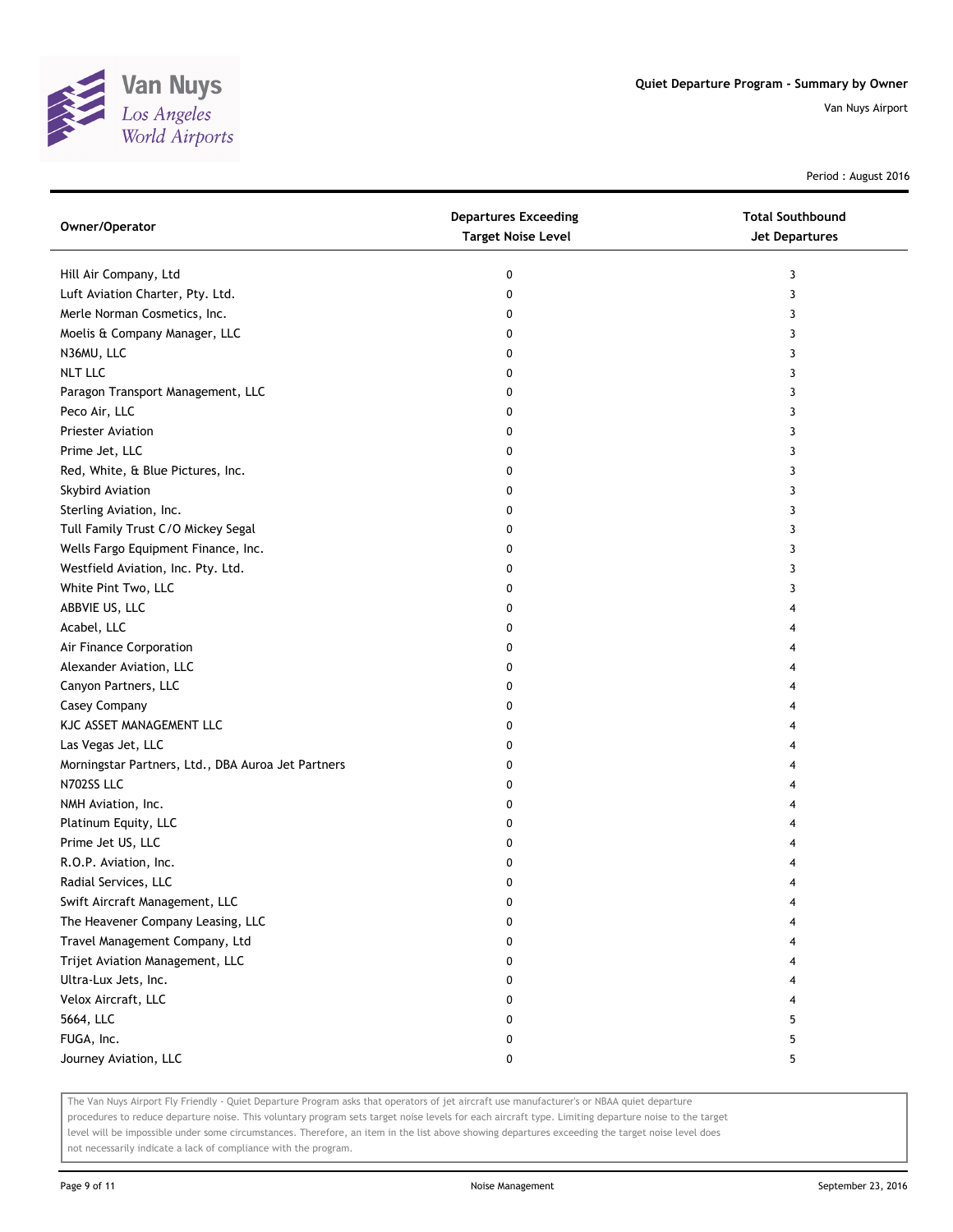

Period : August 2016

| Owner/Operator                           | <b>Departures Exceeding</b><br><b>Target Noise Level</b> | <b>Total Southbound</b><br>Jet Departures |
|------------------------------------------|----------------------------------------------------------|-------------------------------------------|
| Mach One Air Charters, Inc.              | 0                                                        | 5                                         |
| MC Group                                 | 0                                                        | 5                                         |
| Meridian Air Charter                     | 0                                                        | 5                                         |
| N620PJ, LLC                              | 0                                                        | 5                                         |
| N977CB Holdings LLC                      | 0                                                        | 5                                         |
| NantWorks, LLC                           | 0                                                        | 5                                         |
| Russcor Citation, LLC                    | 0                                                        | 5                                         |
| SMRK, LLC                                | 0                                                        | 5                                         |
| Starbase Aviation                        | 0                                                        | 5                                         |
| Talon Air, Inc.                          | 0                                                        | 5                                         |
| The Employers Benefit Group, LLC         | 0                                                        | 5                                         |
| Windsor Jet Management                   | 0                                                        | 5                                         |
| Zetta Jet Pte. Ltd.                      | 0                                                        | 5                                         |
| BKF Aviation, Ltd.                       | 0                                                        | 6                                         |
| Corporate Flight International           | 0                                                        | 6                                         |
| Flexjet                                  | 0                                                        | 6                                         |
| Pilgrim Enterprises C/O Castle & Cook    | 0                                                        | 6                                         |
| RSH Consulting, LLC                      | 0                                                        | 6                                         |
| Space Exploration Technologies           | 0                                                        | 6                                         |
| <b>Wilshire Associates</b>               | 0                                                        | 6                                         |
| Air Lease Corporation                    | 0                                                        | 7                                         |
| Channel Island Aviation, Inc.            | 0                                                        | 7                                         |
| Heir to Air, Inc.                        | 0                                                        | 7                                         |
| Latitude 33 Aviation LLC                 | 0                                                        | 7                                         |
| Pacific Coast Jet, LLC                   | 0                                                        | 7                                         |
| Performance Air, LLC                     | 0                                                        | 7                                         |
| Airbar, LLC                              | 0                                                        | 8                                         |
| Blue Sky 45, LLC                         | 0                                                        | 8                                         |
| CAESARS ENTERTAINMENT OPERATING CO INC   | 0                                                        | 8                                         |
| Golden State Jet, LLC                    | 0                                                        | 8                                         |
| Paragon Airways                          | 0                                                        | 8                                         |
| Running Water Land and Cattle Company    | 0                                                        | 8                                         |
| <b>AVJET Corporation</b>                 | 0                                                        | 9                                         |
| Caesars Entertainment Operating Co., Inc | 0                                                        | 9                                         |
| Cove Aviation Partners, LLC              | 0                                                        | 9                                         |
| Desert Jet, LLC                          | 0                                                        | 9                                         |
| Landmark Aviation                        | 0                                                        | 9                                         |
| Paramount Pictures Corporation           | 0                                                        | 9                                         |
| Cinco Air Charter, LLC                   | 0                                                        | 10                                        |
| Jet Linx Aviation, LLC                   | 0                                                        | 10                                        |
| <b>NVJETS</b>                            | 0                                                        | 10                                        |

The Van Nuys Airport Fly Friendly - Quiet Departure Program asks that operators of jet aircraft use manufacturer's or NBAA quiet departure